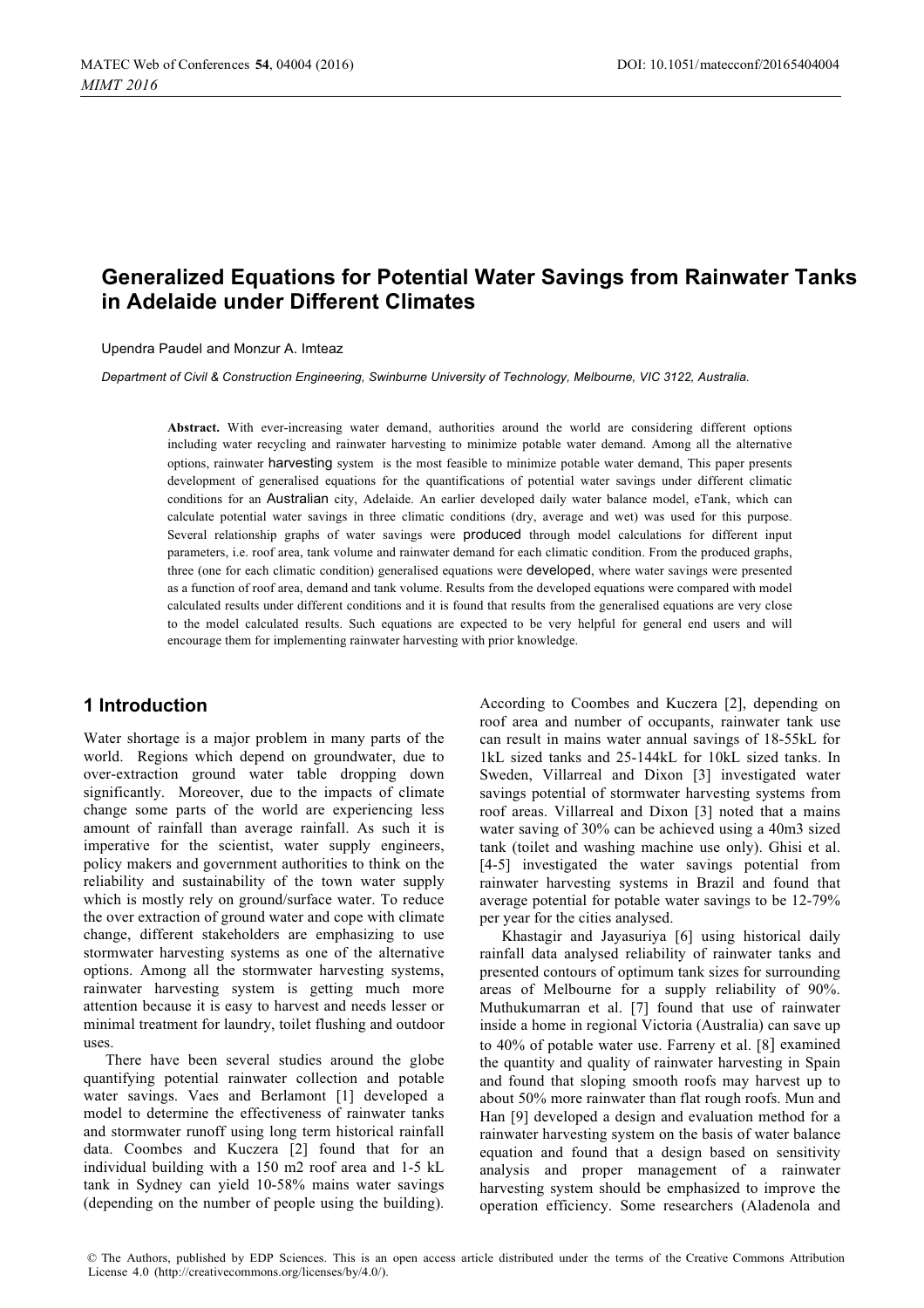Adeboye) [10] used monthly rainfall data for the analysis of rainwater savings potentials and rainwater tank design. However, Imteaz et al. [11] through a case study in southwest Nigeria using a daily water balance model, has shown that analysis using monthly rainfall data greatly overestimates the required tank size.

Berwanger and Ghisi [12] conducted feasibility analysis for a city in Brazil and commented that rainwater tank will be feasible for only selective cases depending on water demand and roof area. Jung et al. [13] conducted economic feasibility of rainwater tanks for seven major cities of South Korea considering continuous supply of rainwater demand and concluded that to be able to achieve continuous supply the required rainwater tank size is not economically feasible. Due to this fact often a smaller tank is used which requires augmented supply from townwater supply or other sources.

Most of the studies used continuous simulations of historical daily data for a long period (depending on data availability) and eventually making an average of cumulative historical savings (or other model variables). Through such analysis of averaged variables/parameters, rainwater tank users may not get an adequate insight of the expected realistic situation(s) in regards to variability of outcomes as a particular year might have an unusual rainfall pattern compared to usual pattern of occurrences (i.e. sporadic bursts and/or longer dry periods). With the impacts of climate change, such ranges of realistic outcomes are expected to be widening further. To overcome this issue, Imteaz et al. [14] developed a daily water balance model (eTank) for the analysis of rainwater tank outcomes under three different climatic conditions (i.e. dry, average and wet). Through the statistical analysis of historical rainfall data, dry year is defined as annual rainfall value closer to  $10<sup>th</sup>$  percentile value whereas  $50<sup>th</sup>$  value is average year and annual rainfall value closer to  $90<sup>th</sup>$  percentile value is defined as a wet year. Imteaz et al. [15] introduced a factor, *Rainwater Accumulation Potential (RAP), which is* a ratio of roof area and water demand; and using eTank presented relationships of *RAP* with rainwater reliability under different climatic conditions for Melbourne city. Incorporating another factor to earlier proposed RAP, this paper presents a modified form of *Rainwater Accumulation Potential (RAP),* which is the ratio of water demand to roof area multiplied by tank volume and shows relationships of modified RAP with annual savings under different climatic conditions for Adelaide. Eventually, established relationships are presented in the form of generalized equations having only 'roof area' and RAP as independent variables.

# **2 Methodology**

The daily water balance model proposed by Imteaz et al. [16] was the basis of eTank development. The model considers daily rainfall, contributing catchment (roof) area, losses (due to leakage, spillage and evaporation), storage (tank) volume and water demand for calculating rainwater tank outcomes; annual rainwater savings, annual overflow, annual townwater use and reliability. In the model, the primary input value is the daily rainfall amount for three differeent years (dry, average and wet years). The daily runoff volume is calculated from daily rainfall amount by multiplying the rainfall amount with the contributing roof area after deducting the losses. For this study, from the produced runoff, a 10% deduction was applied to account for several losses (first flush, leakage, spilling and evaporation). Generated runoff is diverted to the connected available storage tank. Available storage capacity is compared with the accumulated daily runoff. If the accumulated runoff is bigger than available storage volume, excess water (overflow) is deducted from the accumulated runoff. Amount of water use(s) is deducted from the daily accumulated/stored runoff amount, if sufficient amount of water is available in the storage. In a situation, when sufficient amount of water is not available in the storage, model assumes that the remaining water demand is met from the town water supply. The detailed mathematical procedures, formulations and logical sequences are outlined in Imteaz et al. [17].

The model was used to produce series of curves showing expected annual water savings for different input conditions (roof area, demand, tank size and climate condition). From the generated curves, a set of equations for different roof areas and a particular climate condition were derived using best-fit technique. Best-fit equations for a particular condition was selected with the aim of achieving further relationships among the equations' coefficients and exponents. Eventually, 3 generalised equations were derived each for a particular climate condition. These derived equations are presented in the 'Results' section. As a particular dry/average/wet year may have unusual rainfall patterns (over the year), this study used 5 years' rainfall data for each of the dry, average and wet conditions.

# **3 Data**

For the current study, a raingauge station in Adelaide Airport was selected. Daily rainfall data for the station was collected from the Bureau of Meteorology website (http://reg.bom.gov.au/climate/data/). For the station daily rainfall data of 57 years (1956 to 2012) were available. Through statistical analysis of total annual rainfall data, three separate years (1965, 1988 and 1963) were selected as dry year, average year and wet year. For the selection of 5 years' data, for each of the conditions four additional years were selected in a way that out of these four years, two years are having annual rainfalls immediately higher and the other two years are having annual rainfalls immediately lower than the rainfall amount of above selected years. Selected years and corresponding annual rainfall amounts are shown in Table 1.

# **4 Results**

Daily water balance model was simulated with the daily rainfall data for the above-mentioned years to evaluate the annual water savings for different tank sizes (2500L,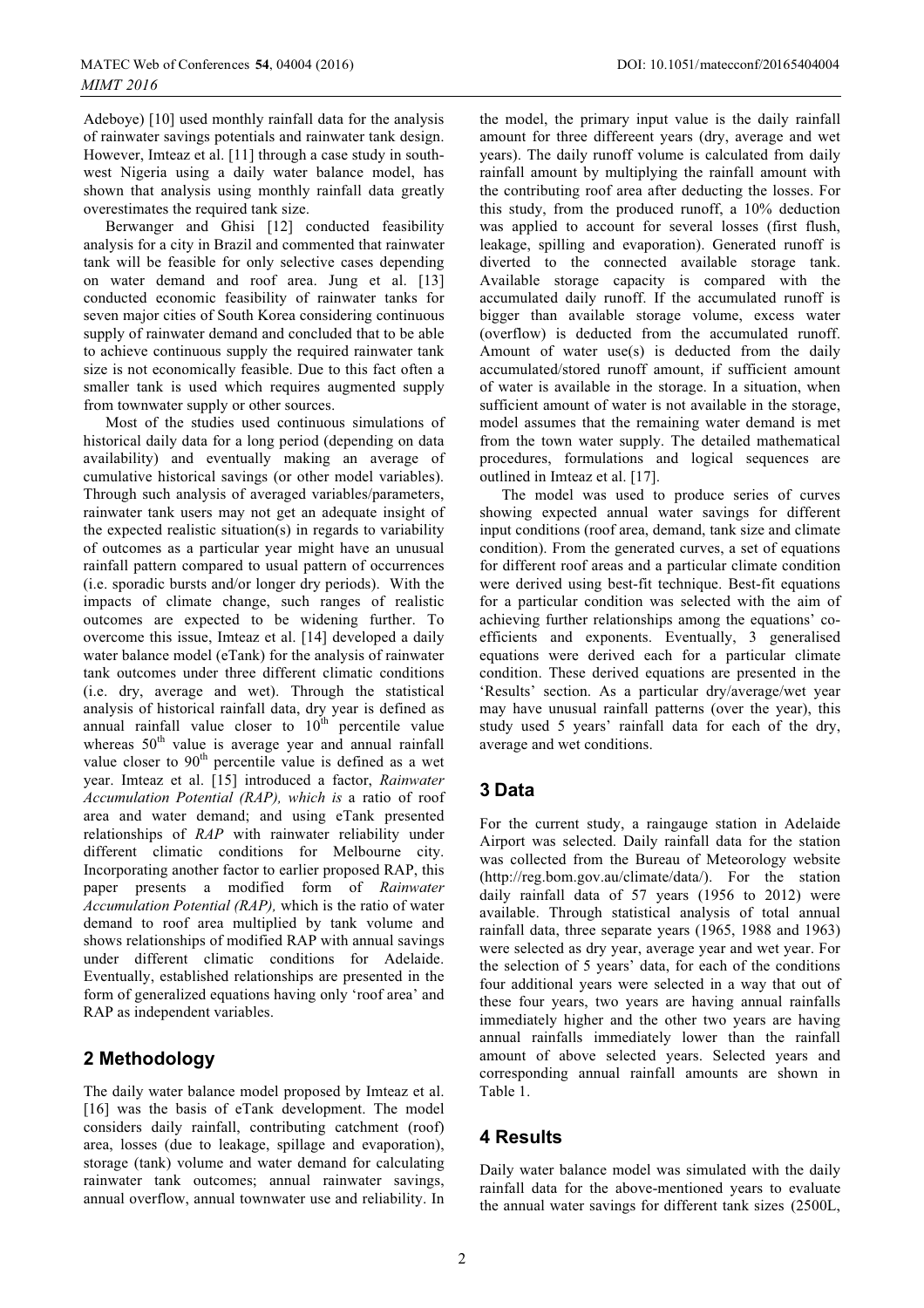5000L, 7500L and 10,000L) with roof area ranges from 100~300  $m^2$  and demand from 200 to 500 L/day. Then graphs of annual water savings with *RAP* were drawn for different roof areas and climatic conditions (dry, average and wet).

#### **4.1 Generalized equations**

Figure 1 shows annual water savings as a function of RAP for average year having roof area of 200  $m^2$ .



**Figure 1.** Model calculated annual water savings for different RAP values in an average year having  $200 \text{ m}^2$  roof areas.

Curve on the Figure 1 can be expressed as a single equation using best-fit technique. Using best-fit technique, five equations each for a particular roof area for the selected average year were derived. The equations are as follow:

Roof Area 100 m<sup>2</sup>:  $y = 35.245$  x (RAP)  $^{0.0324}$  (1)

$$
Root area 150 m2 : y = 38.444 x (RAP)0.1407
$$
 (2)

$$
Root Area 200 m2: y = 37.824 x (RAP)0.2486
$$
 (3)

Roof area 250 m<sup>2</sup> : y = 39.956 x (RAP) 0.3 (4)

$$
Root area 300 m2: y = 42.857 x (RAP)0.3262
$$
 (5)

Where 'RAP' is the Rainwater Accumulation Potential calculated as:

$$
RAP = (D \times V)/RA
$$

Where, 'D' is the rainwater demand in Litre  $(L)$ , 'V' is the tank volume in cubic metre  $(m^3)$  and 'RA' is the roof area in Square metre  $(m^2)$ . Coefficients (35.245, 38.444, 37.824, 39.956 and 42.857) and exponents (0.0324, 0.1407, 0.2486, 0.3 and 0.3262) of the above set of equations can be correlated with the associated roof areas. Using best-fit technique, above-mentioned coefficients can be expressed as Equation 6 and above-mentioned exponents can be expressed as Equation 7:

$$
5.97 \times \ln(RA) + 7.66 \tag{6}
$$

 $0.28 \times \ln(RA) - 1.25$  (7)

| Table 1. Selected rainfalls and corresponding years |  |
|-----------------------------------------------------|--|
|-----------------------------------------------------|--|

| <b>Climate</b> | Year | <b>Annual Rainfall (mm)</b> |
|----------------|------|-----------------------------|
| Dry            | 2008 | 292                         |
|                | 2002 | 323                         |
|                | 1965 | 326.2                       |
|                | 1994 | 326.6                       |
|                | 1961 | 328.5                       |
| Average        | 1995 | 420.4                       |
|                | 2004 | 426.3                       |
|                | 1988 | 441.6                       |
|                | 2011 | 444.2                       |
|                | 1998 | 450.6                       |
| Wet            | 1960 | 538.7                       |
|                | 1968 | 570.7                       |
|                | 1963 | 573.3                       |
|                | 1983 | 576.2                       |
|                | 1974 | 586.3                       |

Applying above-mentioned procedure, five equations can be combined into a single equation (Equation 8) having independent variable of 'roof area' and *RAP*. So, annual water savings equation for average year:

 $WS = (5.97x \ln(RA) + 7.66) x (RAP)^{0.28 x \ln(RA) - 1.25)$  (8)

Where, WS is the annual water savings in Kilolitres (kL).

Similarly, following the same procedure for the other climatic conditions, two more equations (Equation 9 for dry year and Equation 10 for wet year) for annual water savings were developed:

For dry year:

$$
WS = (0.09 \times \ln(RA) - 9.23) \times \ln(RAP) + (6.01 \times \ln(RA) + 0.84)
$$
\n(9)

For wet year,

 $WS = (24 \times \ln(RA) - 105.25) \times \ln(RAP) + (-7.15 \times \ln(RA))$  $+ 64.89$  (10)

#### **4.2 Comparison of results and discussion**

Figure 2 shows the comparisons of model calculated annual water savings values with the developed equation results for dry, average and wet years having roof area of 150 m<sup>2</sup> . Similarly, figure 3 shows the comparisons of model calculated annual savings results with derived equation produced results having roof area of  $250 \text{ m}^2$  for dry, average and wet years. The comparisons show the equation developed annual savings results are very close to the results produced by the model (eTank). Only for the roof area of  $250 \text{ m}^2$  having *RAP* values of 12.0 and 7.5 for wet year show small deviations from the model produced results. These deviations are not significant as anyway in the wet years there will be enough water to fulfil non-potable water demands. These developed equations are valid for roof areas ranging from 100 to 300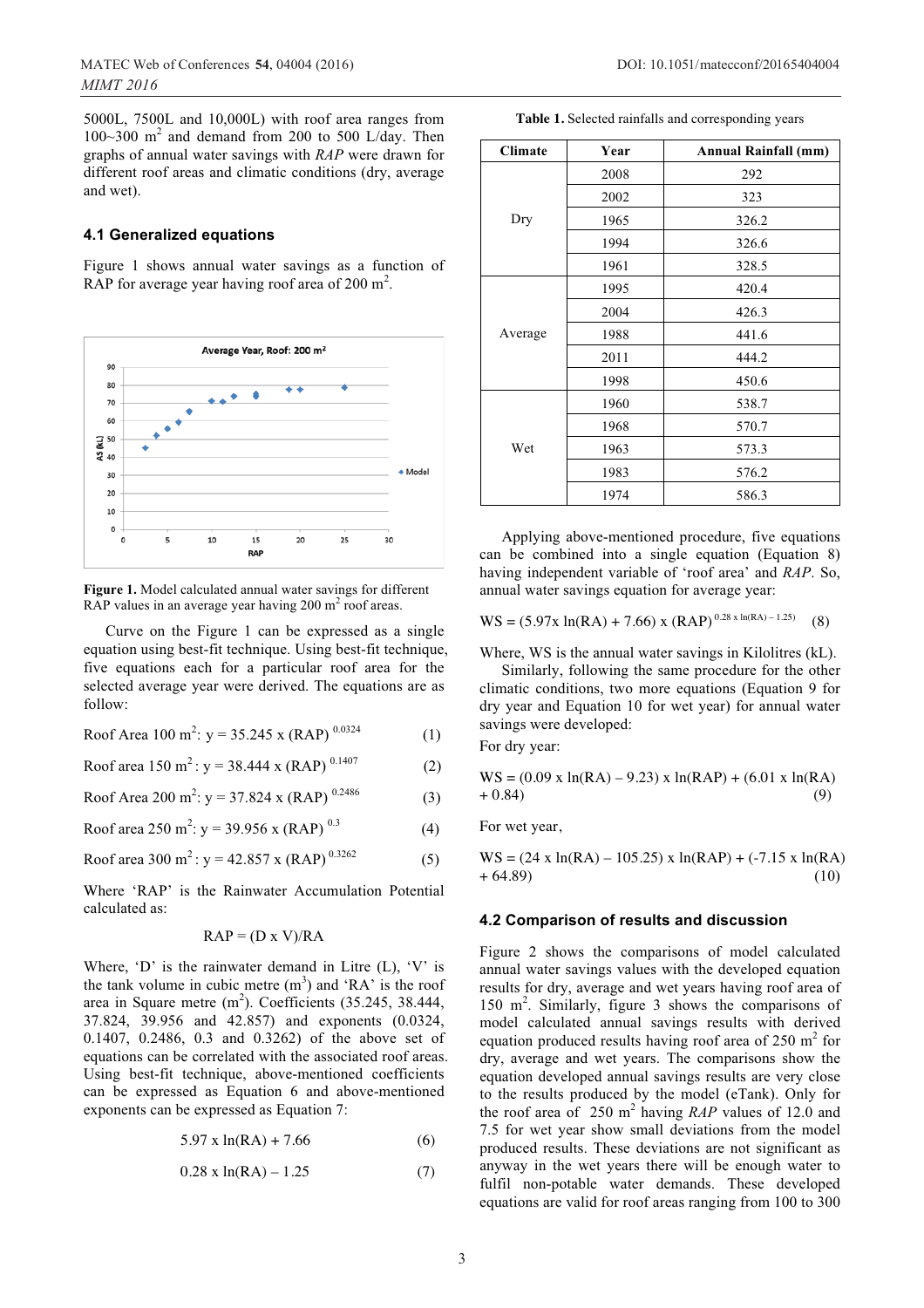$m<sup>2</sup>$ , tank sizes 2500L to 10,000L and daily water demands 200L to 500L per day. For other scenario, these equations may not be applicable, although these are the usual scenario practiced/implemented in Australia.







**Figure 2.** Comparison of model calculated annual water savings with derived equation results in dry, average and wet year for roof areas  $150 \text{ m}^2$ .





**Figure 3.** Comparison of model calculated annual water savings with derived equation results in dry, average and wet year for roof areas  $250 \text{ m}^2$ .

# **5 Conclusions**

Most of the countries around the world are under severe water stress. Impacts of climate change caused to worsen the situation. Water authorities in those countries struggling to maintain ever-increasing potable water demand and considering different alternatives to minimize potable water demand. For the countries having moderate to high rainfall amounts, among all the alternative options rainwater harvesting is most feasible. However, proper quantification of potential water savings are often misleading. Many studies considered monthly rainfall data for the quantification of water savings; however analysis with monthly rainfall data is unable to produce accurate quantifications, as with the monthly data it is not possible to consider overflow loss, which is likely to happen after consecutive decent rainy days. It is recommended that at least daily (subject to availability) rainfall data must be used for proper quantification of potential water savings. Nonetheless, some researchers used sub-daily (even minute) time-step data. Some other researchers used complex tools/algorithms for such analysis. General end users do not get much benefit through such complex analysis. Moreover, almost all of those complex analysis provide a single answer in regards to potential water savings, which is not realistic. In reality, a range of water savings are expected depending on climatic conditions. eTank is a great tool, which provides expected rainwater savings under three climatic conditions (dry, average and wet). Still many end users